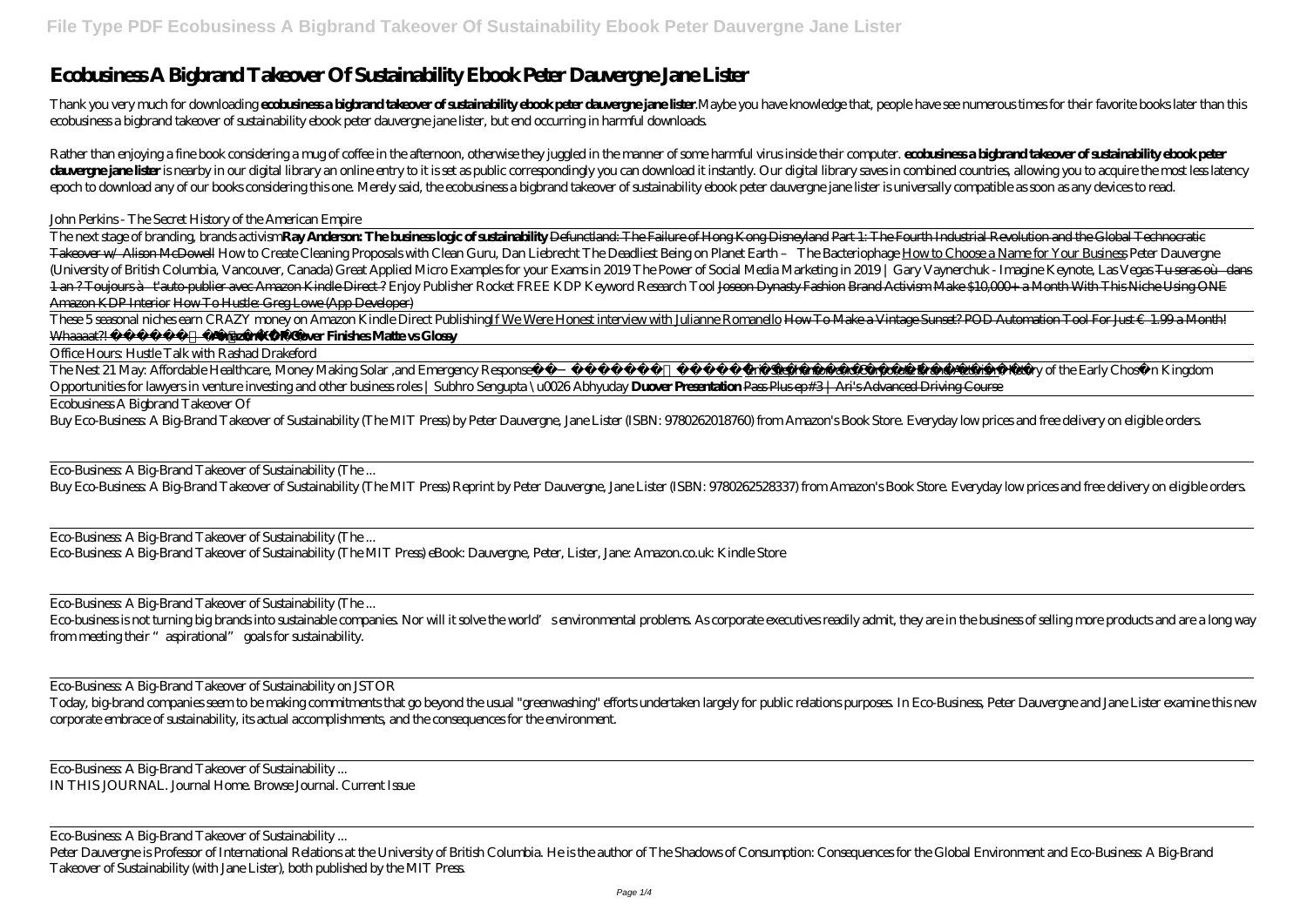Eco-Business: A Big-Brand Takeover of Sustainability ...

Buy Eco-Business: A Big-Brand Takeover of Sustainability Hardcover March 1, 2013 by (ISBN: ) from Amazon's Book Store. Everyday low prices and free delivery on eligible orders.

As Peter Dauvergne and Jane Lister make dear in their opening pages what they call eco business is the takeover of the concept of sustainability and its use as a business tool for control and growth, aiming for sustainabil business first and the planet second.

Eco-Business: A Big-Brand Takeover of Sustainability ...

Eco-Business provides a wealth of examples of the business actions of all the big players from Walmart and McDonald's through to Ikea and Unilever: if you want to know how Coca-Cola manages its water supply, this is the book to read. The authors are detailed and precise in issues such as where companies have achieved their own sustainability targets and where they have fallen short—all of ...

Eco-Business: A Big-Brand Takeover of Sustainability by ...

Peter Dauvergne is Professor of International Relations at the University of British Columbia. He is the author of The Shadows of Consumption: Consequences for the Global Environment and Eco-Business: A Big-Brand Takeover of Sustainability (with Jane Lister), both published by the MIT Press. Jane Lister, a Senior Research Fellow at the Liu Institute for Global Issues, is a sustainability practitioner.

Eco-business: A Big Brand Takeover of Sustainability ...

Eco-Business: A Big-Brand Takeover of Sustainability (The ...

Peter Dauvergne is Professor of International Relations at the University of British Columbia. He is the author of Environmentalism of the Rich, Eco-Business A Big-Brand Takeover of Sustainability (with Jane Lister), and T Shadows of Consumption: Consequences for the Global Environment, all published by the MIT Press. Jane Lister

Eco-Business: A Big-Brand Takeover of Sustainability After decades of mostly greenwashing efforts, big-brand companies like Walmart, Nike, Coca-Cola, and McDonald's are now competing surprisingly hard to position themselves as "sustainability leaders" – adopting farsighted goals and driving change through core operations and global supply chains.

Eco-Business: A Big-Brand Takeover of Sustainability ...

Buy { [ ECO-BUSINESS: A BIG-BRAND TAKEOVER OF SUSTAINABILITY ] } By Dauvergne, Peter (Author) Mar-01-2013 [ Hardcover ] by Dauvergne, Peter (ISBN: ) from Amazon's Book Store. Everyday low prices and free delivery on eligible orders.

ECO-BUSINESS: A BIG-BRAND TAKEOVER OF SUSTAINABILITY ...

Eco-Business provides a wealth of examples of the business actions of all the big players from Walmart and McDonald's through to Ikea and Unilever: if you want to know how Coca-Cola manages its water supply, this is the book to read. The authors are detailed and precise in issues such as where companies have achieved their own sustainability targets and where they have fallen short—all of ...

Eco-Business: A Big-Brand Takeover of Sustainability ... Eco-Business: A Big-Brand Takeover of Sustainability: Dauvergne, Peter, Lister, Jane: 9780262018760: Books - Amazon.ca

Eco-Business: A Big-Brand Takeover of Sustainability ...

Eco-Business | The MIT Press

Eco Business: A Big-Brand Takeover of Sustainability. Authors: Peter Dauvergne, Jane Lister. Pub: MIT Press. Price: US\$24.95/£17.95. BUY. In Eco-Business' sopening chapter, authors Dauvergne and Lister claim they will reveal that big brands' interest in sustainability is 'actually increasing risks and adding to an ever-mounting global crisis', a statement that I well believe could be true.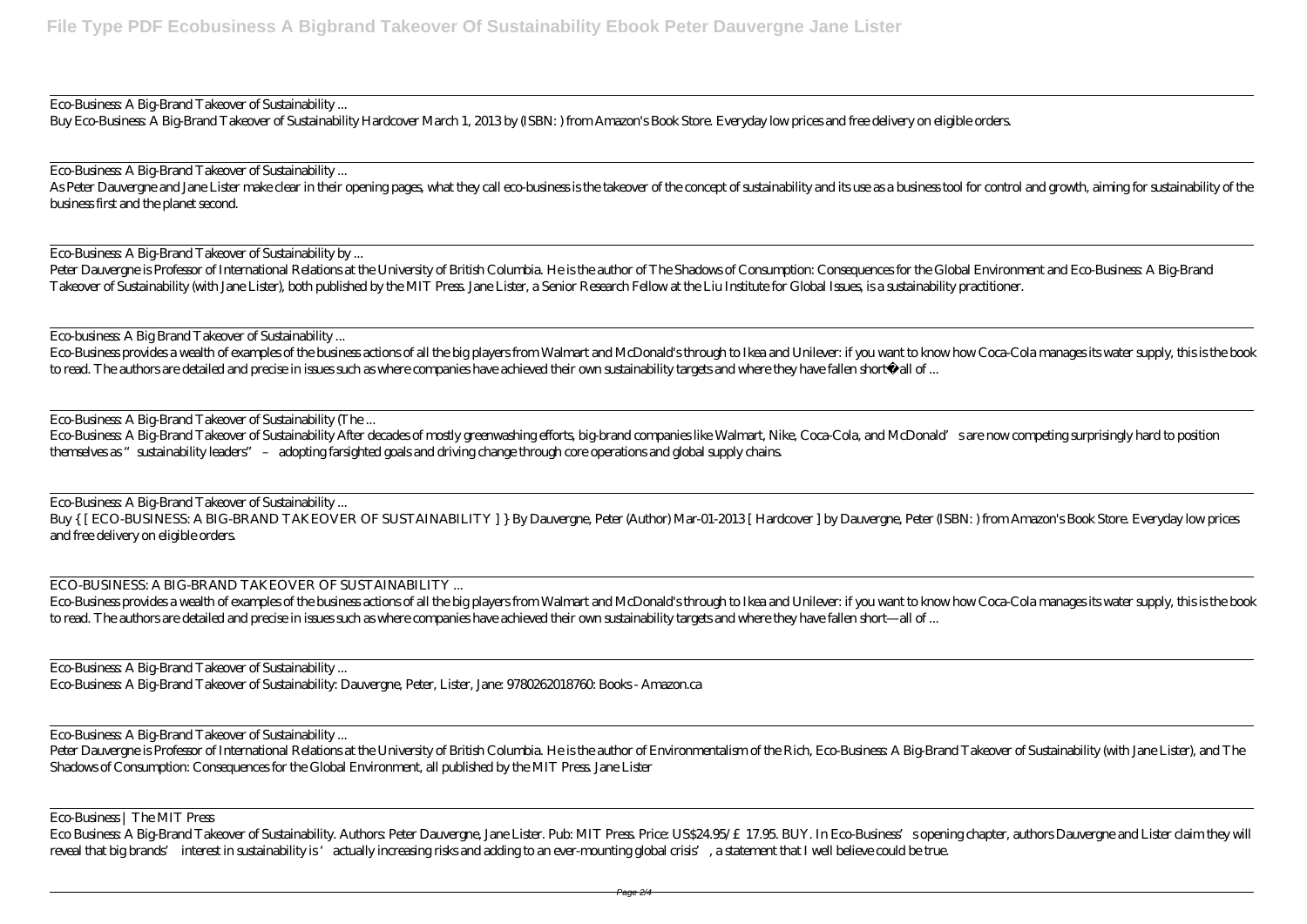Eco-business: A Big-Brand Takeover of Sustainability ...

Eco-Business: A Big-Brand Takeover of Sustainability: Dauvergne, Peter, Lister, Jane: Amazon.sg: Books

Eco-Business: A Big-Brand Takeover of Sustainability ...

in ecobusiness a bigbrand takeover of sustainability ebook peter dauvergne jane lister easily from some device to maximize the technology usage. like you have settled to make this compilation as one of referred book, you c some finest for not solitary your computer graphics but with your people around. Page 5/6

McDonald's promises to use only beef, coffee, fish, chicken, and cooking oil obtainedfrom sustainable sources Coca-Cola promises to achieve water neutrality. Unilever has set adeadline of 2020 to reach 100 percent sustaina agricultural sourcing. Walmart has pledged tobecome carbon neutral. Today, big-brand companies seem to be making commitments that go beyond theusual "greenwashing" efforts undertaken largely for public relations purposes. InEco-Business, Peter Dauvergne and Jane Lister examine this new corporate embraceof sustainability, its actual accomplishments, and the consequences for the environment. For manyleading-brand companies, these corporate sustainability efforts go deep, reorienting centraloperations and extending through global supply chains. Yet, as Dauvergne and Lister point out, thesecompanies are doing this not for the good of the planet but f own profits and market sharein a volatile, globalized economy. They are using sustainability as a business tool. Advocacy groupsand governments are partnering with these companies, eager to reap the governance potential of business efforts. But Dauvergne and Lister show that the acclaimed eco-efficiencies achieved bybig-brand companies limit the potential for finding deeper solutions to pressing environmentalproblems and reinforce runaway consumption. Eco-business promotes the sustainability of bigbusiness, not the sustainability of life on Earth.

Today, big-brand companies seem to be making commitments to sustainability that go beyond the usual "greenwashing" efforts undertaken largely for public relations purposes. McDonald's promises to use only beef, coffee, fish, chicken, and cooking oil obtained from sustainable sources. Coca-Cola promises to achieve water neutrality. Walmart has pledged to become carbon neutral. This BIT examines some of these corporate sustainability efforts and their ultimate goal.

What it means for global sustainability when environmentalism is dominated by the concerns of the affluent—eco-business, eco-consumption, wilderness preservation. Over the last fifty years, environmentalism has emerged as a clear counterforce to the environmental destruction caused by industrialization, colonialism, and globalization. Activists and policymakers have fought hard to make the earth a better place to live. But has the environmental movement actually brought about meaningful progress toward global sustainability? Signs of global "unsustainability" are everywhere, from decreasing biodiversity to scarcity of fresh water to steadily rising greenhouse gas emissions. Meanwhile, as Peter Dauvergne points out in this provocative book, the environmental movement is increasingly dominated by the environmentalism of the rich—diverted into eco-business, eco-consumption, wilderness preservation, energy efficiency, and recycling. While it's good that, for example, Barbie dolls' packaging no longer depletes Indonesian rainforest, and that Toyota Highlanders are available as hybrids, none of at the source of the current sustainability crisis. More eco-products can just mean more corporate profits, consumption, and waste. Dauvergne examines extraction booms that leave developing countries poor and environmentally devastated—with the ruination of the South Pacific island of Nauru a case in point; the struggles against consumption inequities of courageous activists like Bruno Manser, who worked with indigenous people to try to save the rainforests of Borneo; and the manufacturing of vast markets for nondurable goods—for example, convincing parents in China that disposable diapers made for healthier and smarter babies. Dauvergne reveals why a global political economy of ever more—more growth, more sales, more consumption—is swamping environmental gains. Environmentalism of the rich does little to bring about the sweeping institutional change necessary to make progress toward global sustainability.

A new edition of a book that takes a comprehensive look at the ways economic processes affect global environmental outcomes. This comprehensive and accessible book fills the need for a political economy view of global environmental politics, focusing on the ways international economic processes affect environmental outcomes. It examines the main actors and forces shaping global environmental management, particularly in the developing world. Moving beyond the usual emphasis on international agreements and institutions, it strives to capture not only academic theoretical debates but also views on politics, economics, and the environment within the halls of global conferences, on the streets during antiglobalization protests, and in the boardrooms of international agencies, nongovernmental organizations, and industry associations. The book maps out an original typology of four contrasting worldviews of environmental change—those of market liberals, institutionalists, bioenvironmentalists, and social greens—and uses them as a framework to examine the links between the global political economy and ecological change. This typology provides a common language for students, instructors, and scholars to discuss the issues across the classical social science divisions The second edition of this popular text has been thoro revised and updated to reflect recent events, including the food crisis of 2007-2008, the financial meltdown of 2008, and the Copenhagen Climate Conference of 2009. Topics covered include the environmental implications of globalization; wealth, poverty, and consumption; global trade; transnational corporations; and multilateral and private finance.

Examining the potential benefits and risks of using artificial intelligence to advance global sustainability. Drones with night vision are tracking elephant and rhino poachers in African wildlife parks and sanctuaries; smart submersibles are saving coral from carnivorous starfish on Australia's Great Barrier Reef; recycled cell phones alert Brazilian forest rangers to the sound of illegal logging. The tools of artificial intelligence are being deployed in the battle for global sustainability. And yet, warns Peter Dauvergne, we should be cautious in declaring AI the planet's savior. In AI in the Wild, Dauvergne avoids the AI industry-powered hype and offers a cri view, exploring both the potential benefits and risks of using artificial intelligence to advance global sustainability. Dauvergne finds that corporations and states often use AI in ways that are antithetical to sustainabi competition to profit from AI is entrenching technocratic management, revving up resource extraction, and turbocharging consumption, as consumers buy new smart devices (and discard their old, less-smart ones). Smart technology is helping farmers grow crops more efficiently, but also empowering the agrifood industry. Moreover, states are weaponizing AI to control citizens, suppress dissent, and aim cyberattacks at rival states. Is ther harness the power of AI for environmental and social good? Dauvergne argues for precaution and humility as guiding principles in the deployment of AI.